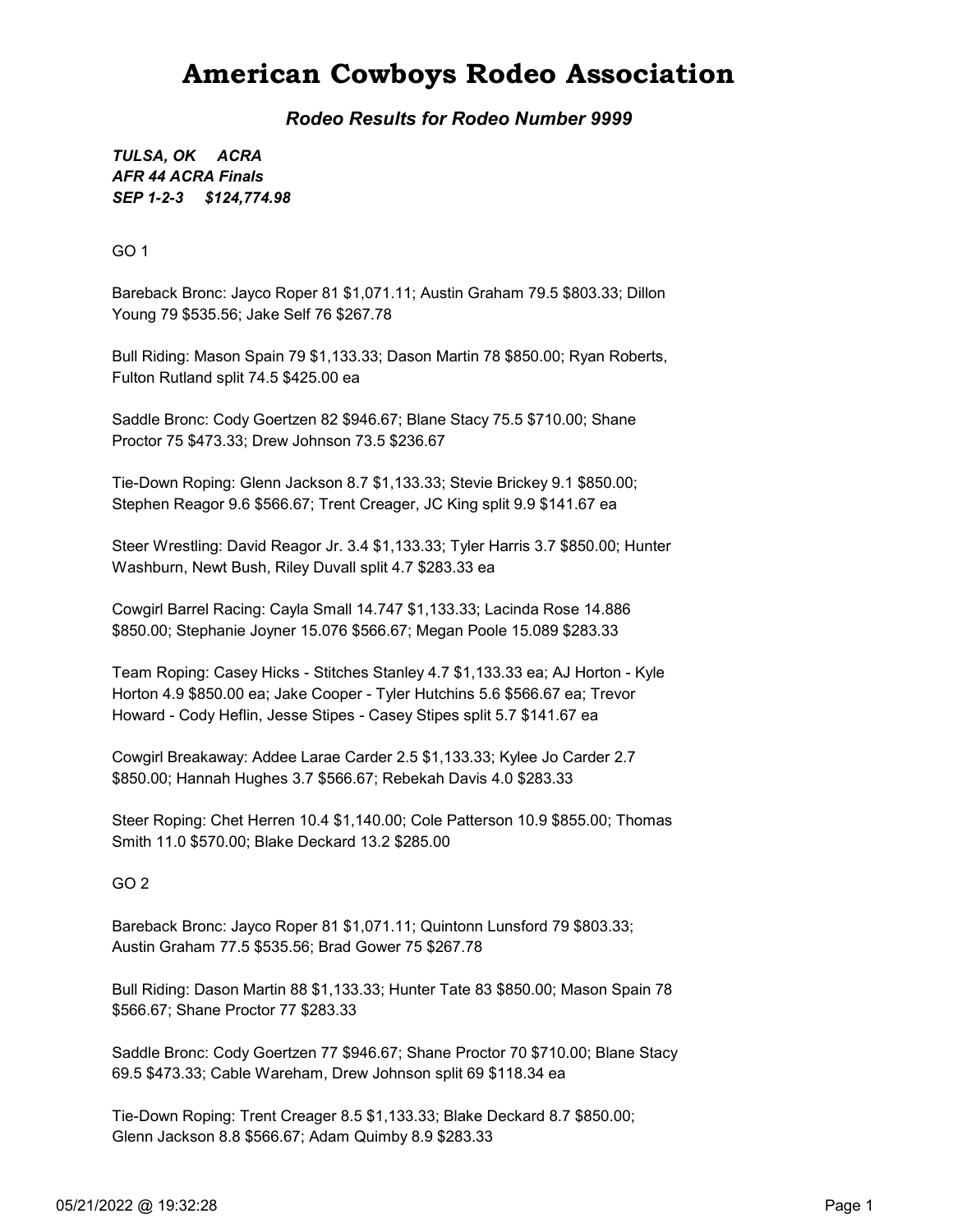## American Cowboys Rodeo Association

### Rodeo Results for Rodeo Number 9999

Steer Wrestling: Riley Duvall 4.0 \$1,133.33; Augustus (Gus) Franzen 4.3 \$850.00; Stewart Gulager 4.6 \$566.67; Hunter Washburn 4.8 \$283.33

Cowgirl Barrel Racing: Cayla Small 14.892 \$1,133.33; Stephanie Joyner 14.982 \$850.00; Shelby Hicks 15.016 \$566.67; Brookelyn Owens 15.043 \$283.33

Team Roping: Eric Flurry - Levi Pettigrew 4.5 \$1,133.33 ea; Casey Hicks - Stitches Stanley 4.6 \$850.00 ea; Cale Markham - Cody Doescher, Adam Hubler - Johnathon Hamby split 4.7 \$425.00 ea

Cowgirl Breakaway: Addee Larae Carder 2.1 \$1,133.33; Jacey Harlan 3.0 \$850.00; Hannah Hughes 3.2 \$566.67; Halle Tatham 4.0 \$283.33

Steer Roping: Brady Garten 11.4 \$1,140.00; Thomas Smith 11.5 \$855.00; Cole Patterson 12.5 \$570.00; Shorty Garten 14.0 \$285.00

#### GO 3

Bareback Bronc: Jayco Roper 83.5 \$1,071.10; Karson Harris 82 \$803.33; Dylan Riggins 79 \$535.56; Jake Self, Colt Eck split 78 \$133.89 ea

Bull Riding: Lukasey Morris 84 \$1,133.33; Wrangler Dunda 83.5 \$850.00; Hunter Tate 79 \$566.67; Ryan Roberts 77 \$283.33

Saddle Bronc: Cody Goertzen 81 \$946.66; Dalton Davis 79.5 \$710.00; Shane Proctor 77.5 \$473.33; Blane Stacy 66 \$236.67

Tie-Down Roping: Marley Berger 8.1 \$1,133.33; Trent Creager 8.2 \$850.00; R.J. Straw 9.3 \$566.67; Stevie Brickey 9.5 \$283.33

Steer Wrestling: Laramie Warren 4.2 \$1,133.33; Augustus (Gus) Franzen 4.5 \$850.00; Riley Duvall 4.6 \$566.67; Hunter Washburn 4.9 \$283.33

Cowgirl Barrel Racing: Cayla Small 14.772 \$1,133.33; Stephanie Joyner 14.786 \$850.00; Taylor Reazin 14.979 \$566.67; Sallye Williams 15.184 \$283.33

Team Roping: Cale Markham - Cody Doescher 4.6 \$1,133.33 ea; AJ Horton - Kyle Horton 5.7 \$850.00 ea; Jesse Stipes - Casey Stipes 6.3 \$566.67 ea; Casey Hicks - Stitches Stanley 6.5 \$283.33 ea

Cowgirl Breakaway: Hannah Hughes, Tamara Smith split 2.4 \$991.67 ea; Kylee Jo Carder 2.5 \$566.67; Jacey Harlan 3.8 \$283.33

Steer Roping: Cole Patterson 11.8 \$1,140.00; Shorty Garten 12.2 \$855.00; Chet Herren 13.7 \$570.00; Cody Doescher 14.2 \$285.00

#### AVERAGE: